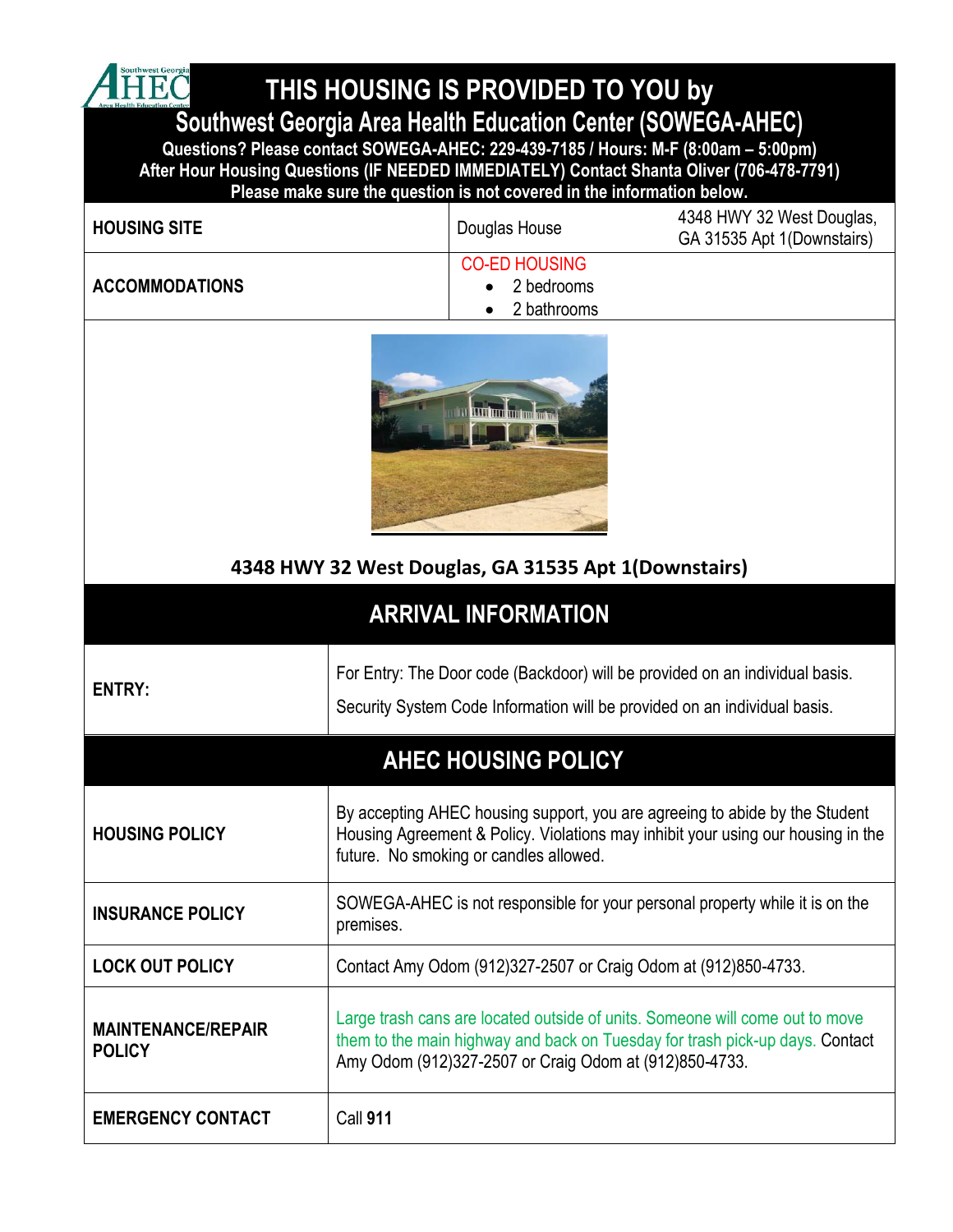# **HOUSE RULES**

■ No smoking. ■ No space heaters. ■ No candles. ▪ No pets allowed. ■ No sleep over guests allowed. ■ Do not move furniture or desks from room to room. ■ Do not move from your assigned room. ■ Do not prop your feet on the walls. ▪ Keep your room door locked while residing in the house. Maid service is not provided. Bedrooms are cleaned between student rotations. Cleanliness of the house is your responsibility. Keep all common areas clean.

### **WHAT TO KNOW BEFORE YOU ARRIVE**

| <b>WHAT TO BRING</b>       | Linen is provided for this Housing<br>towels and washcloths<br>$\blacksquare$<br>toiletry items<br>П<br>toilet paper, paper towels, napkins<br>$\blacksquare$<br>hangers<br>$\blacksquare$<br>laundry detergent<br>$\blacksquare$                                                                                                                                                                                                                                                                                                                                                                                                                                                              | kitchen trash bags<br>food and beverages<br>coffee filters<br>cleaning supplies<br>cell phone<br>laptop |
|----------------------------|------------------------------------------------------------------------------------------------------------------------------------------------------------------------------------------------------------------------------------------------------------------------------------------------------------------------------------------------------------------------------------------------------------------------------------------------------------------------------------------------------------------------------------------------------------------------------------------------------------------------------------------------------------------------------------------------|---------------------------------------------------------------------------------------------------------|
| <b>APPLIANCES PROVIDED</b> | washer and dryer<br>П<br>refrigerator/freezer<br>$\blacksquare$<br>stove/oven<br>$\blacksquare$<br>microwave<br>٠<br>toaster<br>$\blacksquare$                                                                                                                                                                                                                                                                                                                                                                                                                                                                                                                                                 | coffee maker<br>н<br>iron/ironing board<br>vacuum cleaner<br>TV                                         |
| <b>SUPPLIES PROVIDED</b>   | pots, pans & cookie sheet<br>٠<br>dishes<br>$\blacksquare$<br>glasses<br>П<br>eating utensils<br>П                                                                                                                                                                                                                                                                                                                                                                                                                                                                                                                                                                                             | serving utensils<br>pasta strainer<br>pot holders                                                       |
| <b>SERVICES PROVIDED</b>   | • Wireless internet access provided at no charge and is intended to be used<br>primarily for educational purposes. Students will not illegally download files or<br>send, receive or display material reasonably construed at obscene or<br>harassing. Access to and use of the internet is not confidential. Internet<br>access can be monitored. Failure to comply with this policy will result in<br>immediate removal and permanent ban from all SOWEGA-AHEC housing.<br>You are responsible for cleaning up after yourself. There is limited cleaning<br>$\blacksquare$<br>service provided by the hospital. Please be courteous to your roommates and<br>keep your belongings picked up. |                                                                                                         |
| <b>THINGS TO DO</b>        |                                                                                                                                                                                                                                                                                                                                                                                                                                                                                                                                                                                                                                                                                                |                                                                                                         |
| <b>AREA INFORMATION</b>    | Things to do in Douglas Ga.:<br>❖<br>https://www.cityofdouglasga.gov/129/Things-to-Do                                                                                                                                                                                                                                                                                                                                                                                                                                                                                                                                                                                                          | Douglas Chamber of Commerce: https://www.coffeegachamber.com/                                           |